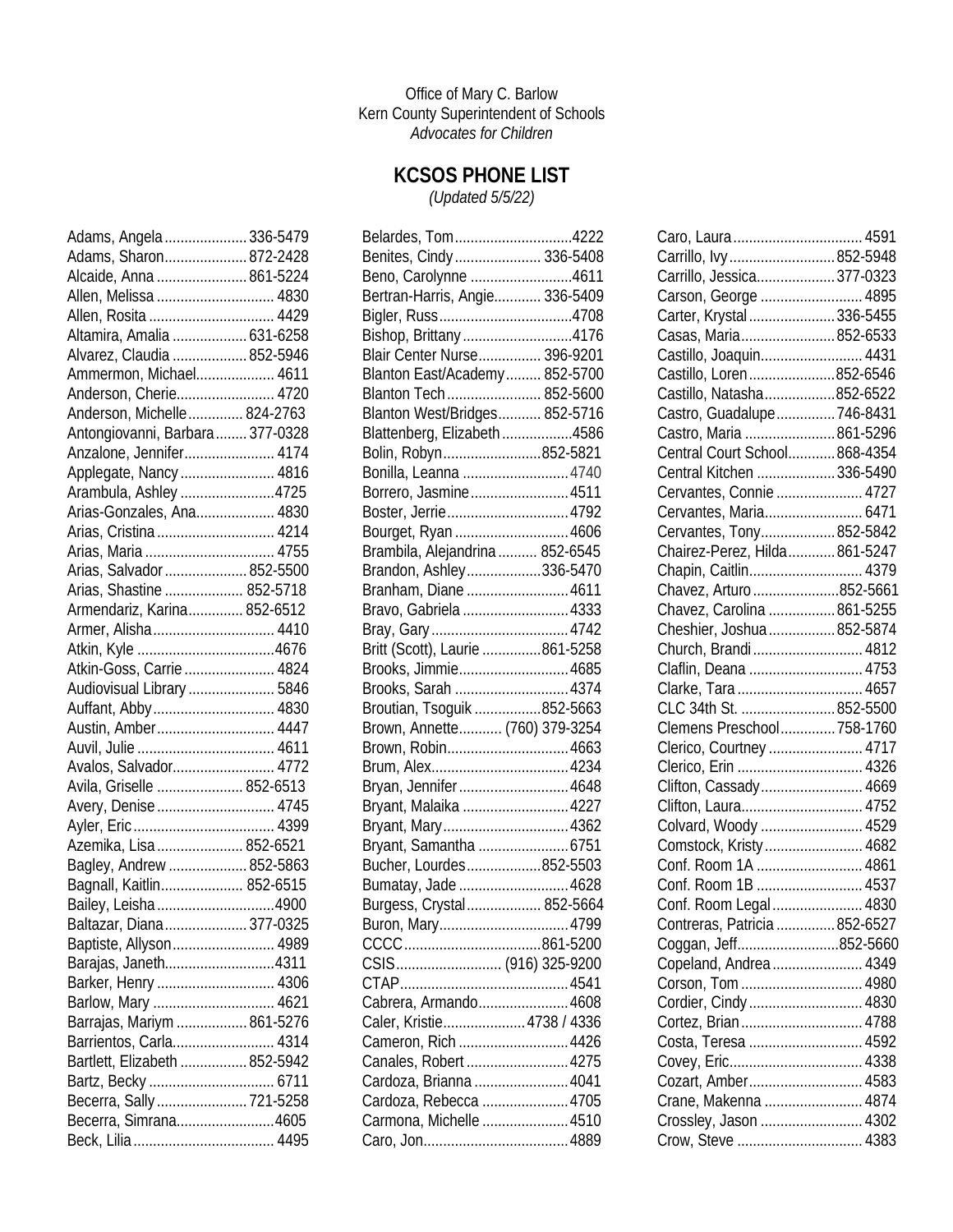| Croxton, Patricia 861-5246                     |  |
|------------------------------------------------|--|
| Cummings, Carolyn 638-7782                     |  |
| Dailey-Webb, Roxann4848                        |  |
| Dangerfield, Cynthia 633-7106                  |  |
| Davis, Anthony 4208                            |  |
| Davis, Beth4500                                |  |
| Davis, Lesley4920                              |  |
| Davis, Perla  861-5344                         |  |
|                                                |  |
| Davis-Thompson, Yvette 4139                    |  |
| Deaton, Kandie 852-5820                        |  |
| Dees, LeighAnn 852-5940                        |  |
| Del Villar Acevedo, Juana  852-5656            |  |
| Dewing, Toni 4747                              |  |
| Dhindsa, Vanessa 4612                          |  |
| Dickinson, Dustin4735                          |  |
| Dickson, Rhonda 4649                           |  |
| Dodge, Laura 852-6523                          |  |
| Dodson, Andrea 4611                            |  |
| Do The Math4357                                |  |
| Dorado, Sonya 631-6374                         |  |
| Downs, Deanna 4428                             |  |
| Dream Center Collaborative Bldg 4900           |  |
| Dream Center Reception Desk 4488               |  |
|                                                |  |
| Duncan, Venessa 5205                           |  |
| Duran, Juan 638-7778                           |  |
| East Kern CS 824-3111                          |  |
|                                                |  |
| Edwards, Angela 4575                           |  |
| Edwards, Gaye 4624                             |  |
| Edwards, Thelma 852-5806                       |  |
| Erickson, Mark 852-5839                        |  |
| Erwin Owen HS  760-376-2315                    |  |
| Espinoza, Anna  4380                           |  |
| Espinoza, Jackie 4363                          |  |
| Espinoza, Sara  4923                           |  |
| Ethier, Tami 4611                              |  |
|                                                |  |
|                                                |  |
| Fabrizio, Christina 4680                       |  |
| Fain, Lana  871-1822                           |  |
| Fairgrounds CDC 837-1582                       |  |
| Falcon, Julia  4332                            |  |
| Farwell, Carrie 4636                           |  |
| Faz, Denise 4869                               |  |
|                                                |  |
| Feliciano, Evelyn  4750                        |  |
| Fisher, Mandy 4239                             |  |
| Fine, Michael 4308                             |  |
| Flores, Elsa  4653                             |  |
|                                                |  |
| Foster, Tina  4504                             |  |
| Francis, Daran 852-6754                        |  |
| Franco, RoseAnn 4830                           |  |
| Franey, Dennis  4229                           |  |
| Frank, Amanda 4867                             |  |
| Franklin, Annette  4170                        |  |
| Freeman, Diana 824-2763<br>French, Kelly  4808 |  |

| Funderburk, Kristina  4830                        |  |
|---------------------------------------------------|--|
| Gage, Jonathan4841                                |  |
| Gaines, Julianna 4801                             |  |
| Gallardo, Zenaida 4374                            |  |
| Galloway, Joshua 4399                             |  |
| Galvan, Maribel 4993                              |  |
| Galvez, Yury4990                                  |  |
| Gamino, Marcos 4285                               |  |
| Garcia, Angel  4786                               |  |
| Garcia, Brenda  4722                              |  |
| Garcia (Prendez), Carmen721-5812                  |  |
| Garcia, Florentina4358                            |  |
| Garcia, Garrett  4382                             |  |
| Garcia, Graciela 852-5647                         |  |
| Garcia, Leti861-5295                              |  |
| Garcia, Rita 635-4015                             |  |
| Garcia, Tammy 4391                                |  |
| Garcia-Ceja, Gabriela5271                         |  |
| Garcia-Jara, Gladys  4386                         |  |
| Garris, Maxx4219                                  |  |
| Garza, Alejandra  4294                            |  |
| Garza, Mayra 4398                                 |  |
|                                                   |  |
| Genova, Angelica852-5783                          |  |
| Giacomini, Michelle  4611                         |  |
| Gil, Diana 852-5819                               |  |
| Gilbert, Lisa  4631<br>Gillenwater, Rick 721-2130 |  |
|                                                   |  |
|                                                   |  |
| Goedhart-Humphrey, Christine 4330                 |  |
| Gomez, Ana 336-5481                               |  |
| Gomez, Lupe4703                                   |  |
| Gomez, Martha  4981                               |  |
| Gomez, Priscilla  4328                            |  |
| Gomez, Rosa 5264                                  |  |
| Gonzales, Carmen  4416                            |  |
| Gonzales, Rex 4823                                |  |
| Gonzales, Sam852-5837                             |  |
| Gonzales, Shelby 4604                             |  |
| Gonzales, Vanessa 377-0324                        |  |
| Gonzalez, Edwin  4180                             |  |
| Gonzalez, Erica 4165                              |  |
| Gonzalez, Jonathan  4689                          |  |
| Gonzalez, Manuel  4178                            |  |
|                                                   |  |
| Graham, Kimberly  4671                            |  |
| Graham, Peggy633-7105                             |  |
| Green, Teresa  4667                               |  |
| Greenfield Preschool398-0426                      |  |
| Gretona, Megan  4485                              |  |
| Gruber, Sherrie  4577                             |  |
| Guinn, Cameron852-5862                            |  |
|                                                   |  |
| Gutierrez, Sindia  4295<br>Guzman, Valente 5274   |  |
| Habashy, Dahlia4814                               |  |
|                                                   |  |
| Hankins, Shannon 4491<br>Hanna, Alyson852-5824    |  |

| Hanson, Megan 4411            |  |
|-------------------------------|--|
| Harris, Alan  4830            |  |
| Harte, Shayleen 4670          |  |
| Haushalter, Kara 4155         |  |
| Haywood, Laura 4611           |  |
| Hazel, Debi 852-5951          |  |
| Healthy Start  397-2352       |  |
|                               |  |
|                               |  |
| Heckmann, Chelsy 4576         |  |
| Hefner, Rob 4278              |  |
|                               |  |
| Hemingway, Tyler  4699        |  |
| Henderson, Jamie 4652         |  |
| Henry, Greg  5870             |  |
|                               |  |
| Henry, Nicole  4713           |  |
| Herda, Jamie852-5931          |  |
|                               |  |
| Hernandez, Alicia4921         |  |
| Hernandez, Anisa  4316        |  |
| Hernandez, Claudia  4318      |  |
| Hernandez, Laura  631-6381    |  |
| Hernandez, Marlene  4687      |  |
| Hernandez, Michael 4125       |  |
| Hernandez, Rolando  4975      |  |
| Hernando, John  4254          |  |
| Herndon, Grant  4830          |  |
|                               |  |
| Herrera, Kim868-4356          |  |
| Herrera, Krista 4218          |  |
| Hicks, Tracye  4393           |  |
|                               |  |
| Hill, Jennifer  4144          |  |
| Hilton, Corina  4724          |  |
| Hilton, Rheanna  861-5293     |  |
| Hinzo, Sarah  4315            |  |
| Hoesley, Deborah  852-5947    |  |
| Holden, Donna  4541           |  |
| Holmes, Helena  4124          |  |
|                               |  |
| Holmes, Julie  861-5273       |  |
| Huens, Jayme 4851             |  |
| Hughes, Carolyn  4633         |  |
| Hughes, Matthew 4494          |  |
| Huizar. Candi  4899           |  |
| Huizar, Gabriella  631-6848   |  |
| Hunter, Robert  4086          |  |
| Hurtado, Adrian 631-6381      |  |
| Islas, Maria 336-5483         |  |
| Jackson, Cindy 4830           |  |
|                               |  |
| Jackson, Deborah 4206         |  |
| Jacobson, Nita  852-6514      |  |
| Jamison Court School 334-3500 |  |
| Jimenez, Dolores  4805        |  |
|                               |  |
| Johnson, Dawn  4703           |  |
| Johnson, Teresa  4873         |  |
| Jones, Andrea 4830            |  |
|                               |  |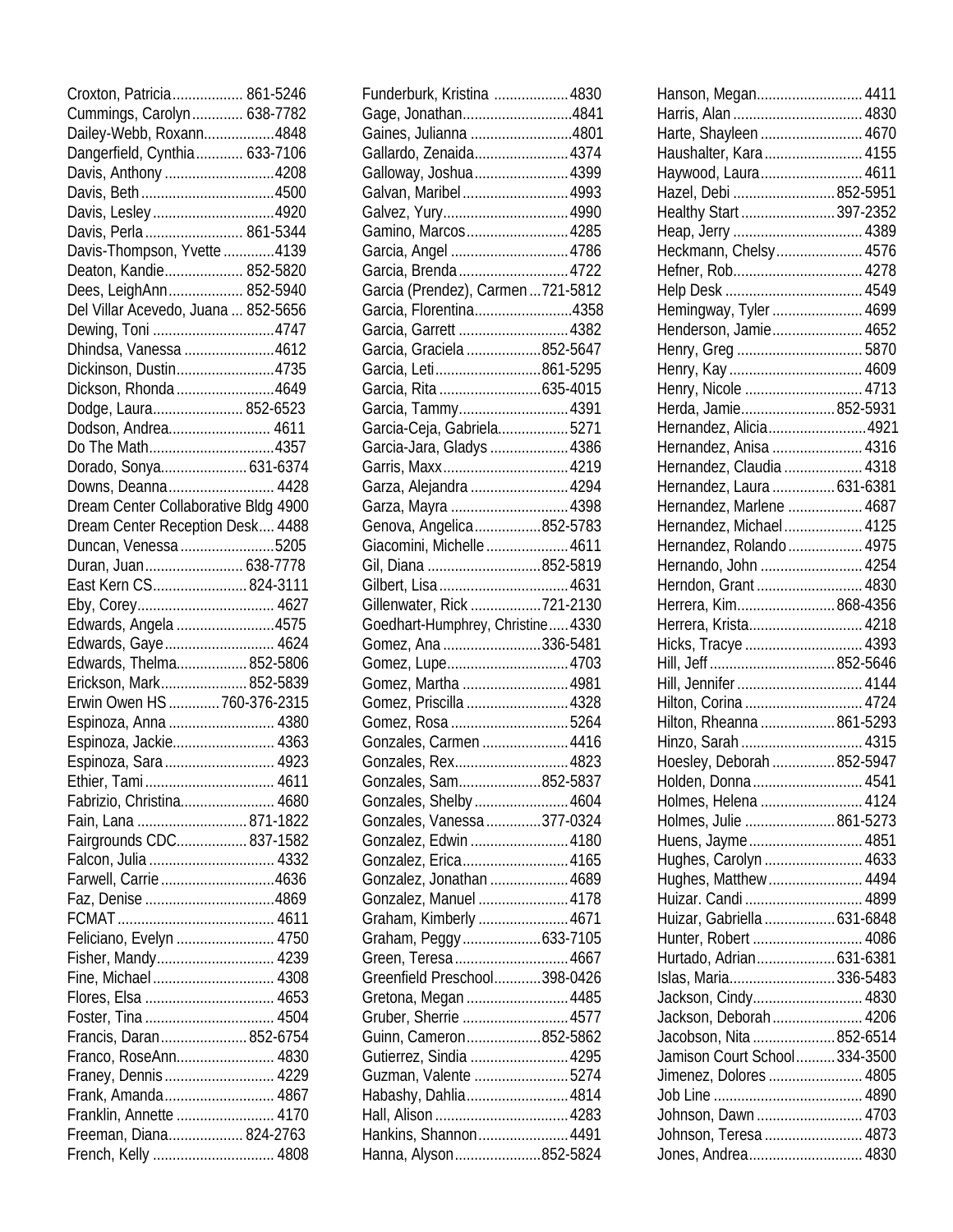| Juarez, Joanna 336-5413        |  |
|--------------------------------|--|
| Juarez, Rafael  852-5930       |  |
|                                |  |
| KCROP 824-9313                 |  |
|                                |  |
| Kammeraad, Michelle4288        |  |
| Kelly, Melissa  852-5639       |  |
| Kern Ave. Preschool 792-2037   |  |
|                                |  |
| Kilmer, Mallory4373            |  |
| Kilmer, Tanya 4830             |  |
| Kirkman, Rosa 631-6815         |  |
|                                |  |
| Kittle, Mae  (916) 325-0880    |  |
| Knapp, Ryan 852-5859           |  |
| Koehler, Kristin 4396          |  |
| Kotz, Jake 852-5838            |  |
| Kouklis, Nick4688              |  |
| Kretzmer, Robert 4709          |  |
| Krouse, Jason  861-5268        |  |
| Lackie, Betsy4266              |  |
| LaFavor, Jamie 861-5204        |  |
| Lake Isabella CS  760-379-1020 |  |
| Lambeth, Terrell 4369          |  |
| Lamont CDC 845-1015            |  |
| Landon, Angie  336-5423        |  |
| Langford, Crystal  852-5895    |  |
| Lane, Andrew 4251              |  |
| Lara, Carlos 861-5346          |  |
|                                |  |
|                                |  |
| Larkin, Kimberly4177           |  |
| Lathon, Vicki4337              |  |
| Lazos, Arlenne 4179            |  |
| Lazerson, Kelly4830            |  |
| Lele'a. Christina4394          |  |
| Lenko, Jeannette4296           |  |
| Lenko, John 4759               |  |
| Leon, Octavio  852-6531        |  |
| Leper, David  852-5812         |  |
| Leper, Rebecca  852-5803       |  |
| Lewis, Jahna  4871             |  |
| Lewis, Maria  4704             |  |
| Lewis, Valerie  4489           |  |
|                                |  |
| Li, Alice 852-5947             |  |
| Lieske, Gena  4563             |  |
| Lillibridge, Erin 4611         |  |
| Lindsey, Cindy 631-6271        |  |
| Lira-Martinez, Cynthia  4925   |  |
| Locey, Marilyn  4281           |  |
| Logan, Kelly 824-2763          |  |
| Long, Marylou 4334             |  |
| Lopez, Maria 5283              |  |
| Lotze, John4611                |  |
|                                |  |

| Lounge/TV room  4046                  |  |
|---------------------------------------|--|
| Love, Glenda 824-2763                 |  |
| Lozano, Dina 4830                     |  |
| Luciano, Donna 336-5429               |  |
| Lueck, Vicki Lynn  4706               |  |
| Lule-Licea, Lourdes 4776              |  |
| Lund, Leslie 4282                     |  |
|                                       |  |
| M-DeLosSantos, Maribel5248            |  |
| Macedo, Trinity4220                   |  |
| Macias, Lisa  4829                    |  |
| Mackay, Elizabeth  4632               |  |
| Madigal-Contreras, Elizabeth 631-6146 |  |
| Madrigal Maria 4886                   |  |
| Madrigal, Yesenia 4207                |  |
| Madrid, Liliana 852-5800              |  |
| Maldonado, Claudia 4645               |  |
| Maldonado, Eleanor 4307               |  |
| Mancia, Lorena 4776                   |  |
| Marchetti, Roy4777                    |  |
| Marin, Noelia 4634                    |  |
| Marmolejo, Juliana 4942               |  |
| Marquardt, Tony4545                   |  |
| Marquez, Michelle 4719                |  |
| Marroquin, Isabel  852-5805           |  |
| Martin, Chris4209                     |  |
| Martin, Jenna 4872                    |  |
|                                       |  |
| Martin Del Campo, Natalie4673         |  |
| Martinez, Cecilia 638-7776            |  |
| Martinez, Giovanna 5207               |  |
| Martinez, Leonel4611                  |  |
| Martinez, Ocanel 852-5651             |  |
| Martinez, Samuel  4293                |  |
| Mattern, Steve4691                    |  |
| Mattley, Katie  4313                  |  |
| Maxwell, Gretchen  4591               |  |
| McClelland, James852-5804             |  |
| McClelland, Kristin 4806              |  |
| McCracken, Susan377-0326              |  |
| McMahon, Aldhei 861-7803              |  |
| McMahon, Tracie  4366                 |  |
| McWilliams, Sheri 4739                |  |
| Means, Mary Alice 4702                |  |
| Medina, Jonathan4185                  |  |
| Medina, Venessa 852-6518              |  |
| Meeks, Jeff336-5403                   |  |
| Melton, Carrie4751                    |  |
| Mendiburu, Bernadette638-7704         |  |
| Mendiburu, John  4168                 |  |
| Mendoza, Dayana 852-6532              |  |
| Mesa, Ariana 852-6519                 |  |
| Meszaros, Rob4741                     |  |
| Meza (Acosta), Connie861-5214         |  |
| MH Staff Auburn852-6548               |  |
|                                       |  |

| Miller, Antwan 5406          |  |
|------------------------------|--|
| Miller, Kathryn (CCCC)  4225 |  |
| Miller, Marasha 852-6535     |  |
| Miller, Valerie 4496         |  |
| Millsap, Rebecca 4514        |  |
| Ming Ave. CDC 835-7284       |  |
| Miranda, Xochitl  852-6534   |  |
| Mojave ERMHS 824-2763        |  |
| Mondragon, Denise 4796       |  |
|                              |  |
| Moe, Shelley 638-7705        |  |
| Montalbano, Roberta  4611    |  |
| Montano, Karla 4342          |  |
| Montelongo, Juan  4265       |  |
| Montgomery, Mollie 4405      |  |
| Montoya, John  4567          |  |
| Montoya, Ludie 861-5252      |  |
| Moore, Patrick 852-5720      |  |
| Morales, Janet  5232         |  |
| Morey, Misty852-5814         |  |
| Morovich, Karen  4622        |  |
| Morrow, Veronica 4308        |  |
| Mortel, Genelyn852-5944      |  |
| Moser, Ami861-5281           |  |
| Moten, Sabrina 4414          |  |
| Murphy, Janet  4726          |  |
| Murry, Ryan 852-5604         |  |
| Myers, Lynne  4762           |  |
| Myers, Morgan 4413           |  |
|                              |  |
| Nation, Ashley638-7775       |  |
| N. Beardsley CDC 399-9682    |  |
| Nava, Noelia  4802           |  |
| Navarro, Maria  4875         |  |
| Neal, Candace  4830          |  |
| Neal, Wesley 4831            |  |
| Negron, Linda  631-6805      |  |
| Nelson, Cheryl 861-5311      |  |
| Nichols, Michelle 4693       |  |
| Nickell, Lola 4533           |  |
| Noack, Judy  638-7703        |  |
| Noack, Matthew  852-5807     |  |
| Noga, Jennifer 4611          |  |
| Noriega, Rodolfo  4697       |  |
| North Kern CS 721-2130       |  |
| North Maple CDC 758-5611     |  |
| Nunez, Kathy  4175           |  |
| Ochoa, Karla 852-6544        |  |
| O'Kane, Charlotte 861-5206   |  |
| Okoli, Giovanna 852-5665     |  |
| Oberlies, Kimberlee  4421    |  |
| Ohs, Tamra852-5893           |  |
|                              |  |
| Orton, Cari  4665            |  |
| Ortiz, Berenice  5292        |  |
| Ortiz, Cynthia  4992         |  |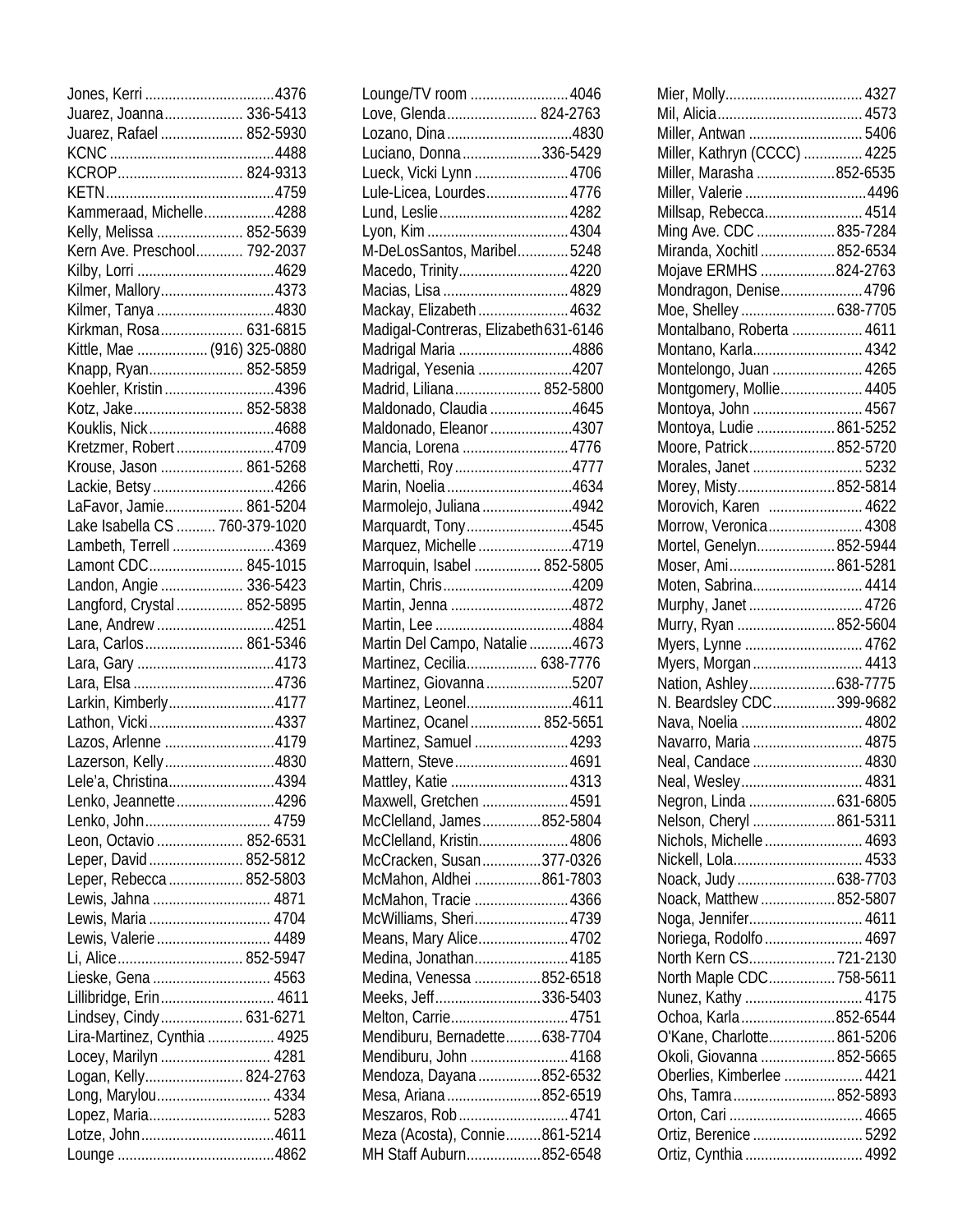| Ortiz, Fernando4254                                         |  |
|-------------------------------------------------------------|--|
|                                                             |  |
| Ortiz, Maria4718                                            |  |
|                                                             |  |
| Padilla, Areisy 4780                                        |  |
| Pahoulis, Jennifer4378                                      |  |
| Palafox-Delgado, Gaby  4633                                 |  |
| Palmer-Dickinson, Michelle4729                              |  |
|                                                             |  |
| Paredes, Yolanda 861-5260                                   |  |
| Parris-Wincewicz, Cristina5203                              |  |
| Payne, Becky  336-5428                                      |  |
| Payne, Cherie4658                                           |  |
|                                                             |  |
| Paz, Sofia  638-7783                                        |  |
| Pech, Sarhay4771                                            |  |
| Peeler, Jodie 4794                                          |  |
| Peet, Sarah  852-5949                                       |  |
| Pena, Julie4284                                             |  |
| Pereyra, Elizabeth 4850                                     |  |
| Perez, Daniela5270                                          |  |
| Perez, Elena 4662                                           |  |
| Perez, Gloria 4370                                          |  |
|                                                             |  |
| Perez, Lizandro 4885                                        |  |
| Perez, Marcy 4695                                           |  |
| Perez, Neftali 852-5827                                     |  |
| Perez, Shirelle  861-5308                                   |  |
| Perkins, Barbara 852-6511                                   |  |
|                                                             |  |
| Perry, Desiree4876                                          |  |
|                                                             |  |
| Persons, Christopher4650                                    |  |
| Petty, Christine 336-5476                                   |  |
| Phillips, Lauri4711                                         |  |
| Phillips, Michelle4747                                      |  |
| Phinney, Rhonda 4617                                        |  |
| Pickett, Linda4118                                          |  |
| Pierce, Maria 4397                                          |  |
| Pimentel. Veronica 4286                                     |  |
| Pineda, Ericka 4677                                         |  |
| Plank, Debra4346                                            |  |
| Ploog, Marisa 4611                                          |  |
| Polanco, Maribel4782                                        |  |
| Pollick, Carie 4325                                         |  |
| Pompa, Adrianna4197                                         |  |
|                                                             |  |
| Powell, Laurel4490                                          |  |
| Pritchard, Pamela5294                                       |  |
|                                                             |  |
| Puckett, Brian4381                                          |  |
| Pulido, Linda4639                                           |  |
| Purdy, Eric 824-2763                                        |  |
| Quinn, Priscilla4215                                        |  |
| Rahal, Mark4181                                             |  |
|                                                             |  |
| Ramirez, Alisha 4626                                        |  |
| Ramirez, Jose 852-6538                                      |  |
| Ramirez, Maria L.  861-5212<br>Ramirez, Maria (Migrant)4523 |  |

| Ramos, Cesilia  4559                                    |  |
|---------------------------------------------------------|--|
| Ramos, Chris 631-6328                                   |  |
| Ramos, Gail 4811                                        |  |
| Rauser, Brian 852-5811                                  |  |
| Ravuri, Bhanu  4765                                     |  |
| Rea, Darla 638-7711                                     |  |
| Redwood Court School 391-2302                           |  |
|                                                         |  |
| Reed, Christie  4297                                    |  |
| Reed, Jordan871-1883                                    |  |
| Renteria, Gloria861-5286                                |  |
| Reyes, Felipe  4589                                     |  |
| Reyes-Feliscian, Jessica 852-6526                       |  |
| Rhodes, Kim861-5284                                     |  |
| Richardson CDC 336-5411                                 |  |
| Richardson Kitchen336-5490                              |  |
| Richland CDC 746-3904                                   |  |
| Richter, Ken 852-5891                                   |  |
| Richter, Heather  4546                                  |  |
| Richter, Patrice 4385                                   |  |
| Riedmiller, Debbie 4611                                 |  |
| Rigby, Michelle 4543                                    |  |
| Rivera, Becky 4770                                      |  |
| Rivera, Sara 4785                                       |  |
| Roberson, Jennifer 4224                                 |  |
| Roberson, Robert852-5844                                |  |
| Roberts, Gaylene  4795                                  |  |
| Robertson, Amy 336-5471                                 |  |
| Robison, Susan 4260                                     |  |
|                                                         |  |
| Rodarte, Sandra4775                                     |  |
| Rodriquez, Celina852-6516                               |  |
| Rodriquez, Elliot 4395                                  |  |
| Rodriguez, Gabriel 4422                                 |  |
| Rodriguez, Lorena 4778                                  |  |
| Rodriguez, Sonia 4789                                   |  |
|                                                         |  |
| Rodriguez, Tiffany 861-5216<br>Rodriguez, Xochitl  4238 |  |
| Roesler, Marissa 861-5285                               |  |
|                                                         |  |
| Rogers, Randye  4607                                    |  |
| Rojas, Carlos4714<br>Sacramento office  (916) 325-0880  |  |
|                                                         |  |
| Romero, Esperanza 861-5227                              |  |
| Romero, Isabel852-5675                                  |  |
| Romley, Katie852-6529                                   |  |
| Rosado, Amanda  4611                                    |  |
| Rosales, Christina  4298                                |  |
| Rosenberger, Lilly  4153                                |  |
| Rother, Cathy4830                                       |  |
| Rowles, Lydia852-5854                                   |  |
| Roy, Michelle 4640                                      |  |
|                                                         |  |
| Rubin, Julie 861-5296                                   |  |
| Rubio, Anna 4256                                        |  |
| Ruiz, Estefany 4236                                     |  |
| Ruiz, Yareli852-6517                                    |  |

| Russo, Nancy 4654                                |  |
|--------------------------------------------------|--|
|                                                  |  |
|                                                  |  |
| Saenz, Bonnie 4241                               |  |
|                                                  |  |
| Salas, Kim 4760                                  |  |
|                                                  |  |
| Salazar, Tim 4830                                |  |
| Salcedo, Erika 4782                              |  |
| Salcido, Paula 377-0322                          |  |
| Salmero, Ana  845-4096                           |  |
| Salmon, Geanna  4637                             |  |
|                                                  |  |
| Salmon, Rolinda 861-5279                         |  |
| Sampson, Cole  4194                              |  |
| Sanchez, Ana861-5313                             |  |
| Sanchez, Isabel  4651                            |  |
| Sanchez, Mayra 852-6528                          |  |
| Sanchez, Melissa852-5852                         |  |
|                                                  |  |
| Sanchez, Miriam  4427                            |  |
| Sanchez, Roelie852-6539                          |  |
| Sanders, Rachel 4952                             |  |
| Sanders, Steve  4262                             |  |
| Sandoval, Michelle861-5212                       |  |
| Santamaria, Lourdes 4458                         |  |
|                                                  |  |
| Santos, Stephanie852-6548                        |  |
| Schalburg-Dykes, Tania 4367                      |  |
|                                                  |  |
| Schmidt, Debbee  5645                            |  |
|                                                  |  |
|                                                  |  |
| Search & Serve 4817                              |  |
| Sevilla, Monica 4388                             |  |
| CSIS office  (916) 325-9229                      |  |
| Shannon, Christian  4166                         |  |
| Shapiro, Steve  4815                             |  |
|                                                  |  |
| Shive, Robin 4195                                |  |
| Sifuentes, Candice852-5650                       |  |
|                                                  |  |
| Simmonds, Sandy 4976                             |  |
| Simson, James  4830                              |  |
|                                                  |  |
|                                                  |  |
|                                                  |  |
| Slomian, Cheryl 4250                             |  |
| Slusser (Ellis), Denise852-5654                  |  |
| Smith, Abigail 4232                              |  |
| Smith, Andria  4826                              |  |
| Smith, Barbara852-6511                           |  |
|                                                  |  |
|                                                  |  |
| Smith, Shawna 4508                               |  |
| Smith, Toni 4784                                 |  |
| Solano Gonzalez, Blanca 4479                     |  |
| Solis, Marco  4243                               |  |
| Special Education Support & Services             |  |
|                                                  |  |
|                                                  |  |
| Stansell, Catherine824-2763                      |  |
| Stenerson, John 4712                             |  |
| Storer, Bruce 4733<br>Stoudemire, Iyanna824-2763 |  |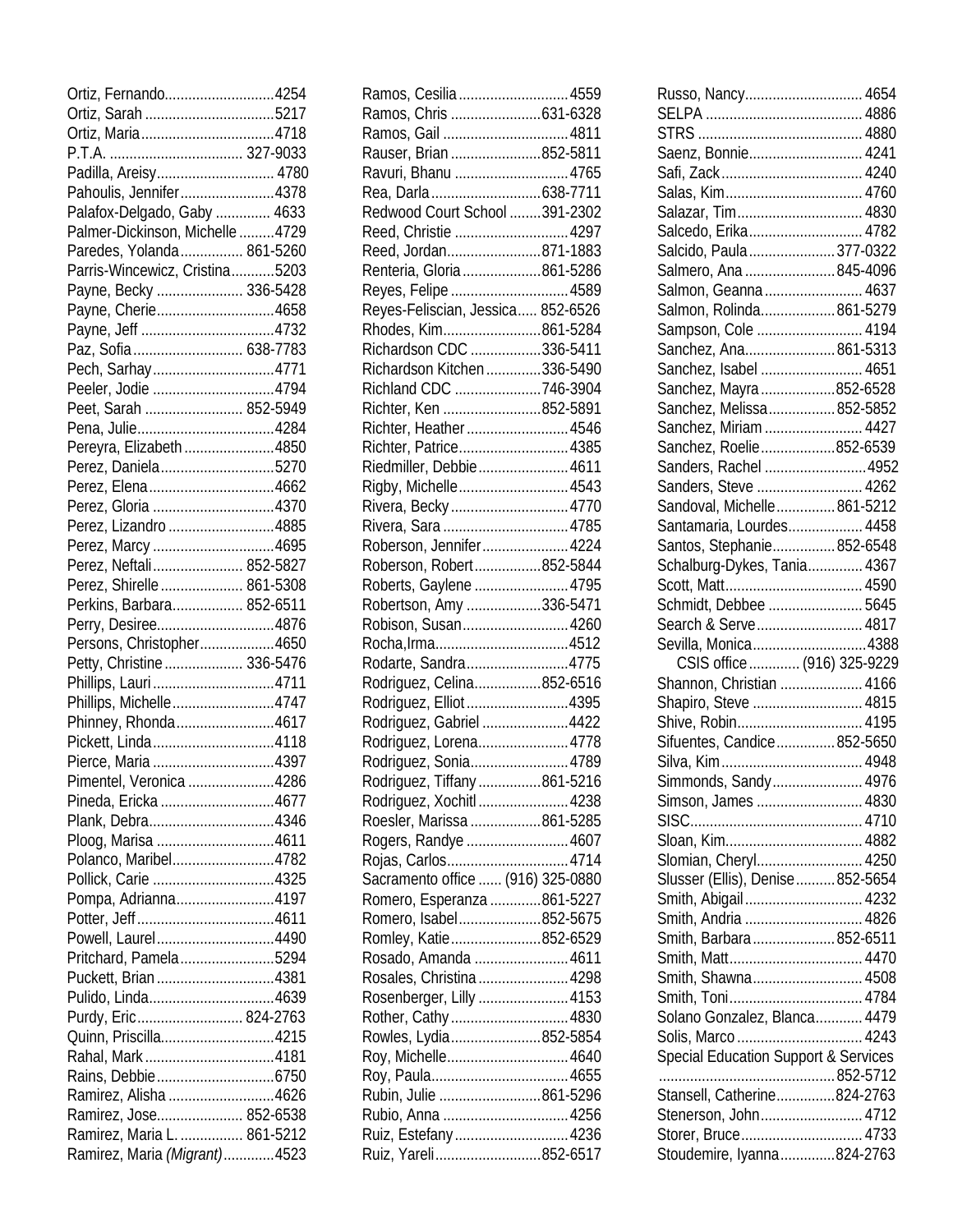| Stuart, Jayme 4949                                  |  |
|-----------------------------------------------------|--|
| Stuart, Josh  852-6542                              |  |
| Swami, Himanshu 916-325-9246                        |  |
| Swan, Laurie 4887                                   |  |
| Switchboard4000                                     |  |
| Tabora, Hilda4694                                   |  |
| Talla, Vinay4159                                    |  |
|                                                     |  |
| Tapia, Jacqueline 4769                              |  |
|                                                     |  |
| Taylor, James4793                                   |  |
| Taylor, Rhonda  336-5474                            |  |
|                                                     |  |
| Terrell, Pauline 4661                               |  |
| Thelen, Tumara4830                                  |  |
| Thomas, Amanda  391-2301                            |  |
| Thomas, Grace 861-5225                              |  |
| Thomas, Janeyle4341                                 |  |
| Thomas, Joanne 336-5427                             |  |
| Thomas, Melvin 4525                                 |  |
| Thomas, Rosenda 4683                                |  |
| Thompson, Justin 4791                               |  |
| Tisler, Stacey 638-7777                             |  |
|                                                     |  |
| Topete, Abigail  861-5318                           |  |
| Toro, Monica 4644                                   |  |
| Toro, Veronica 861-5223                             |  |
| Torres, Tomasita 4443                               |  |
| Torres, Yvonne 861-5254                             |  |
| Townsend, Gloria 4749                               |  |
| Townsend, Josh 4534                                 |  |
| Treadwell, Kristina4525                             |  |
| Trejo, Amber4182                                    |  |
| Trevino, Evaristo4779                               |  |
| Trickey, Jerry4737                                  |  |
| Tucker, Gloria 852-6530                             |  |
| Tumbarello, Pat  (805) 929-5950                     |  |
| Turner, Shauna5221                                  |  |
|                                                     |  |
| Ultreras, Mayra4853                                 |  |
| Univ. Sq. Reception4105                             |  |
| Unruh, Ernie 4613                                   |  |
| Uresti, Jennifer  336-5463                          |  |
| User Support 4549                                   |  |
| Valencia, Maggee4412                                |  |
| Valenzuela, Cristina4524                            |  |
| Valenzuela, Meredith4172                            |  |
| Valido, Thea  336-5473                              |  |
| Valverde, Lupe  861-5264                            |  |
| Vargas, Ana Lisa 4235                               |  |
| Vargas, Connie4558                                  |  |
|                                                     |  |
|                                                     |  |
|                                                     |  |
| Vasquez-Douglas, Marlena. 852-5808                  |  |
| Vaughn, David4178                                   |  |
| Velasco-Ramirez, Elizabeth 852-5662                 |  |
| Venegas, Estreya 4797                               |  |
| Vera, Breanna  852-5657<br>Victoria, Cathy 852-5668 |  |

| Victoria-Galvez, Esmeralda852-5658 |  |
|------------------------------------|--|
| Villaseñor, Martha  4345           |  |
| Villegas, Alejandra 852-5861       |  |
| Viveros, Jamie 4064                |  |
| Von Flue, Desiree  4646            |  |
| Von Flue, John  4611               |  |
| Vlahos, Julia  4830                |  |
| Walker, Emily  4666                |  |
| Wammock, Shirley 852-5810          |  |
| Ward, Sadie  4821                  |  |
| Watson, Andrea  4599               |  |
| Wegener, Beverly 4773              |  |
| Welch, Geoffrey  852-5674          |  |
| Wellwood, Bobbie  4221             |  |
|                                    |  |
|                                    |  |
| West Kern CS 763-3612              |  |
| Wheat, Tracey5278                  |  |
| Whitehead, Aaron  4891             |  |
| Widelock, Ellyn 4267               |  |
| Williams, Brittany 4822            |  |
| Williams, Curt 4991                |  |
| Wilson, Charles 4643               |  |
| Winn, Kimberly4790                 |  |
| Winston, Tanya  4204               |  |
| Wirowek, Marcus 4611               |  |
| Wishart, Linda  4611               |  |
| Petaluma office  (707) 775-2850    |  |
| Wold, Evelyn  4817                 |  |
| Wollitz, Mimi 4132                 |  |
| Wood, Bryanna  4911                |  |
| Wood, Melissa 4864                 |  |
| Wright, Darie  4660                |  |
| Wright, Dunisha 4560               |  |
| Wright, Hilda 4261                 |  |
|                                    |  |
| Young, Michelle 4505               |  |